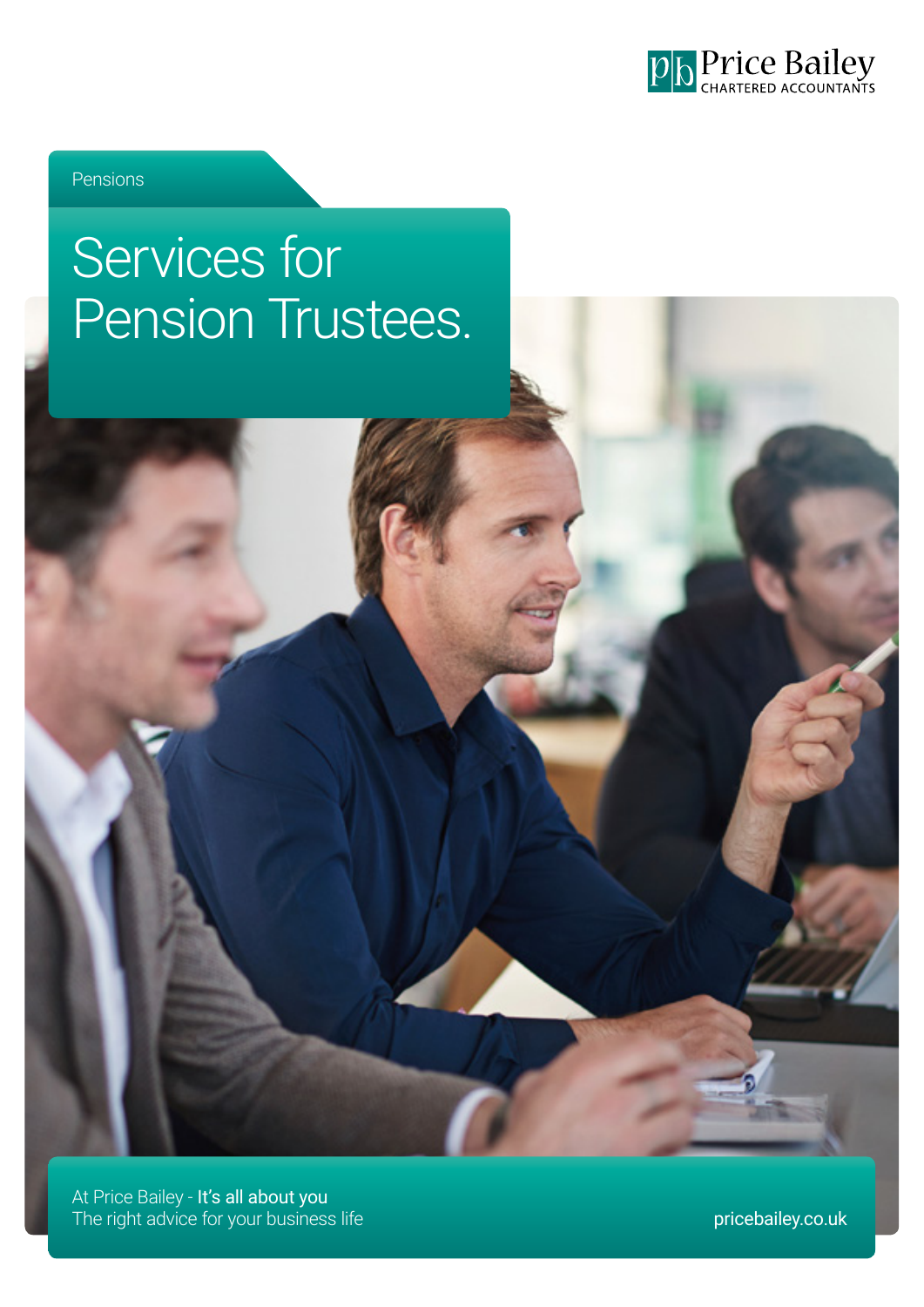# What our clients say about us.

"We have used Price Bailey as Auditors for over 15 years and have been continually impressed by their level of service and understanding of all our pensions schemes as well as the needs and requirements of the Trustees.

They have a unique way of providing personal and pragmatic service and advice to us such that we have built up a very effective and cost efficient approach to our needs.

They have provided outstanding continuity of service and personnel such that they have become a critical partner and adviser to us. We would recommend the Price Bailey team to other pension schemes and their Trustees."

Bill Dastur - Chair of Trustees Marshall of Cambridge Group Pension Schemes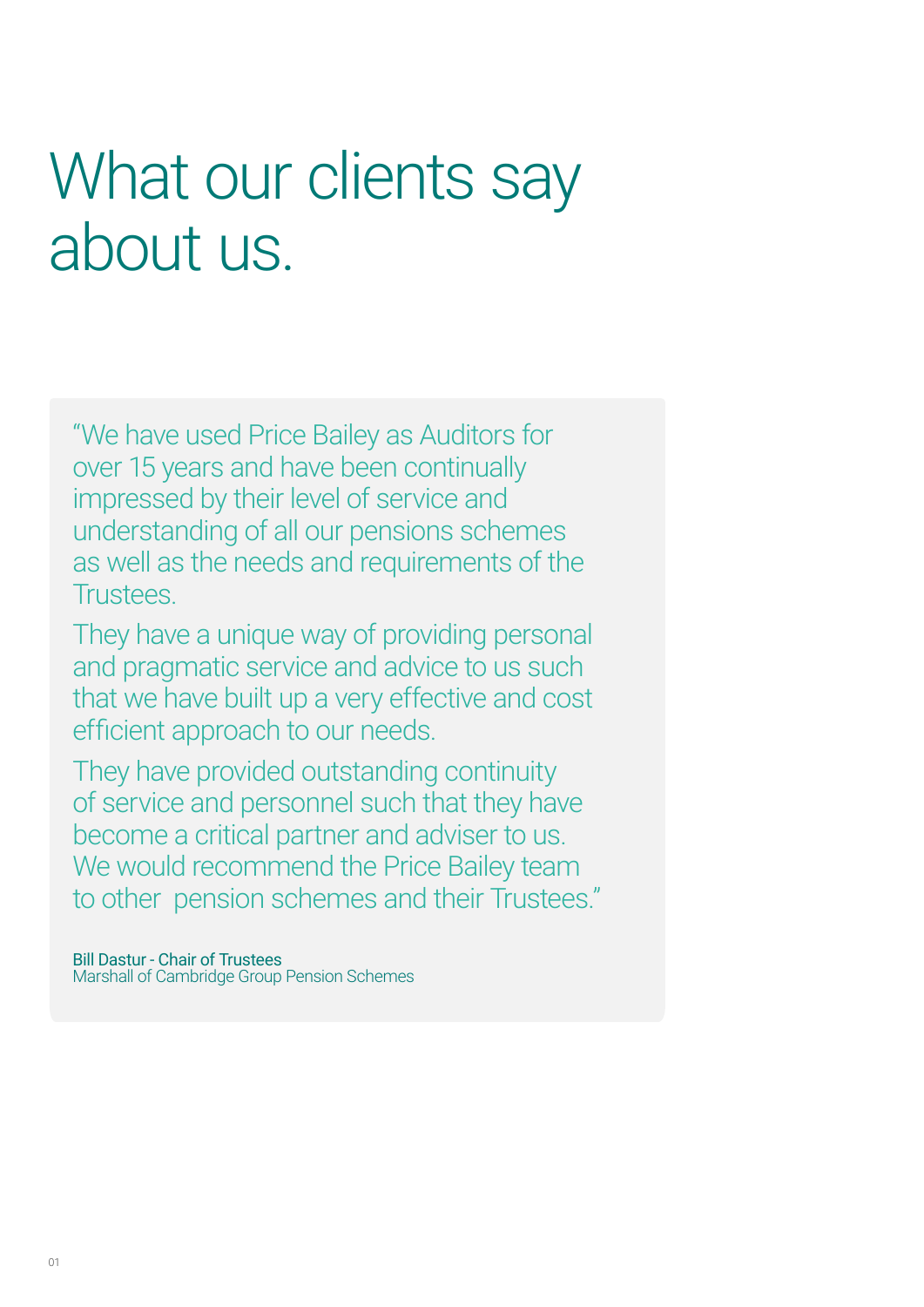# Focused on you.

Seeing things your way, and providing what you really need. Those simple aims steer everything we do at Price Bailey.

We promise you Perspective, Trust, Breadth and Value.

Perspective - understanding your needs, responsibilities and challenges, and providing unstinting support to help you meet them.

Trust – proving we deserve your trust. We don't simply work for you; we uphold your standards by working with you in a close, supportive partnership. In a recent survey, our clients rated us at 91% for being trustworthy.

Breadth – we bring you a full array of pension sector skills and real-life experience, ensuring we give you advice that's relevant, up to date and effective.

Value – 'added value' is a much-used and abused phrase. We believe it should stand for genuinely good service that results in the greatest benefits for you and your members.

"Our recommendations and advice are always guided by your best interests. If you feel we've enhanced your pension scheme, made your life easier and delivered meaningful value, then we're satisfied."

Tom Freeman Partner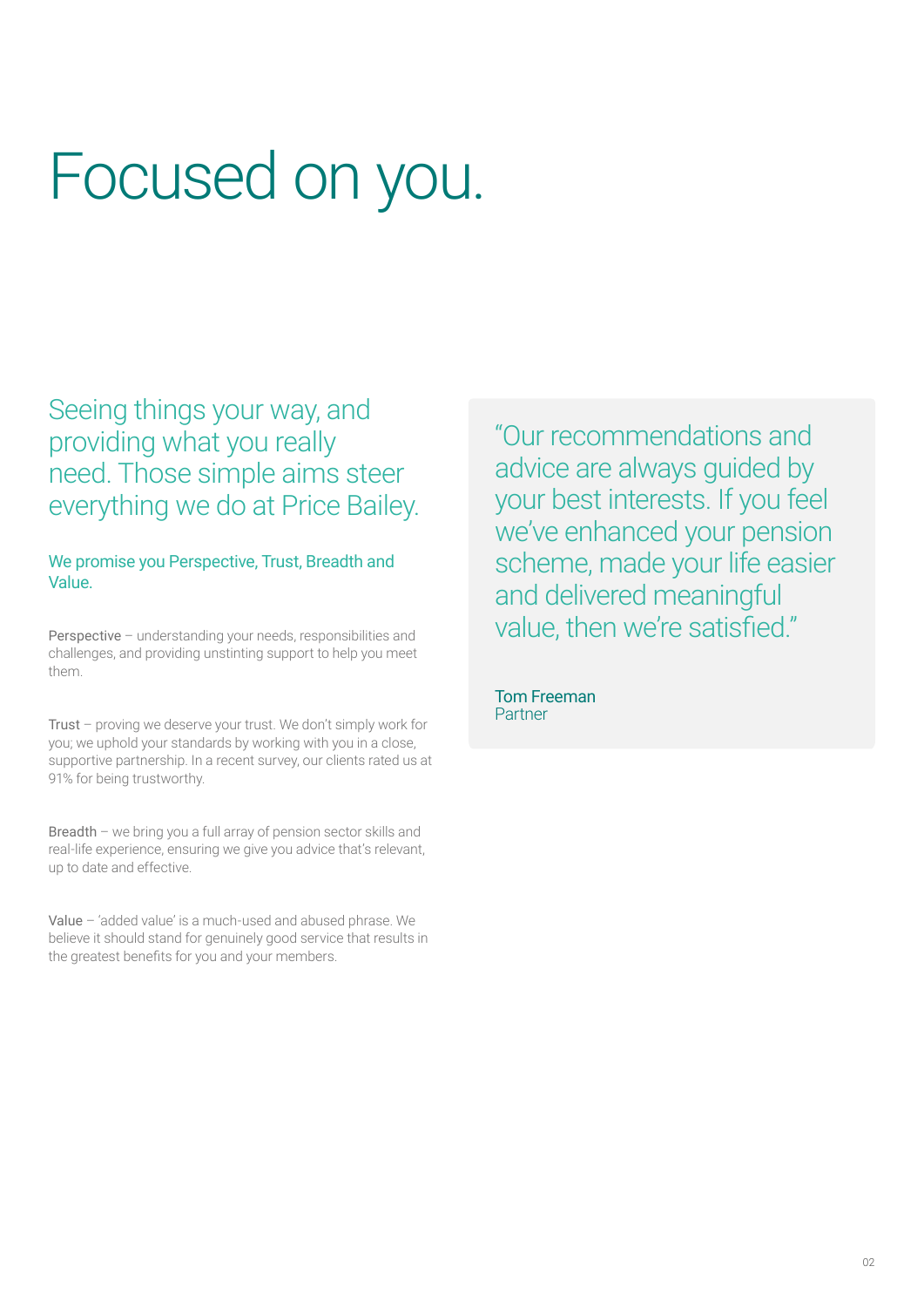# Why Price Bailey?

# Substantial, yet personal and accessible

Choosing Price Bailey gives you access to a strong line-up of partners, business advisers and chartered accountants, working from offices in East Anglia, Hertfordshire, London, the Channel Islands and the Caribbean.

Our resources are extensive. We're established as one of the Top 30 accountancy firms, so we have the strength in depth to meet all your needs. Though we're big, we're far from impersonal. Our approach is individual, and based on personal relationships and connections.

### An alliance of talents

Our advice is guided by extensive, real world experience in the pensions industry. That means it's pragmatic, timely, realistic and effective.

While most of your contact will be with our pensions team, we combine the resources of all our departments to give you the most comprehensive and helpful advice. Our specialist teams, such as tax, covenant and governance, provide their expertise and ideas to find the best solutions for you.

Our recent survey saw our clients score us at 8.36 out of 10 for customer service and 8.34 for delivering on time.

### Always partner led

We always deliver on our promises. So the Partner and team who first present to you will be the people who'll actually work with you, for as long as you are a client of Price Bailey.

This means we'll know your pension scheme thoroughly, and provide our service and support in the way that suits you. We enjoy interacting with our clients and encourage face-to-face meetings (at our cost). And yes, you will see your designated Partner regularly – not just at that first presentation.



### Adding value

Unlock genuine value by partnering with advisers who really understand your pension scheme.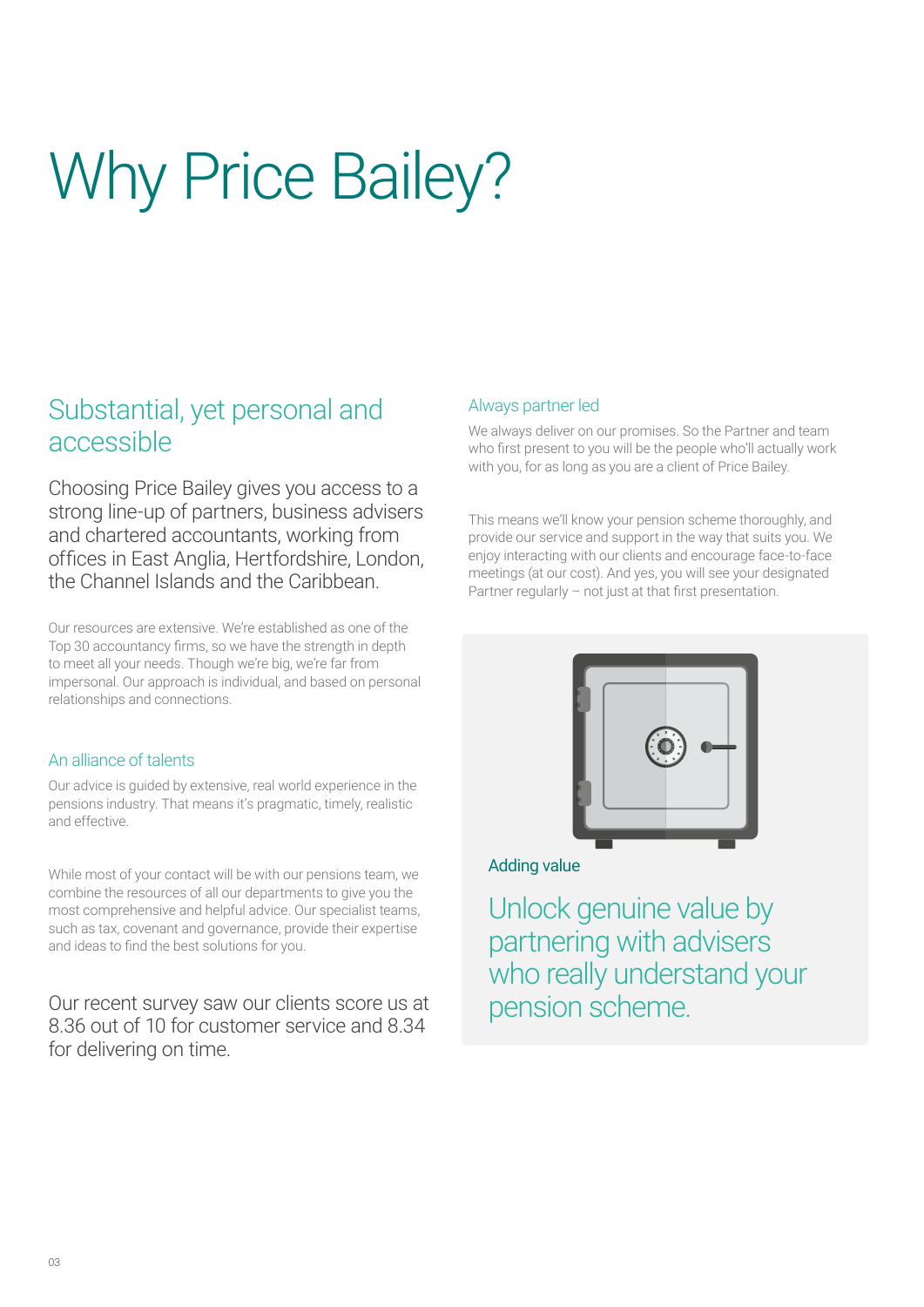#### Competitive, transparent and flexible

We realise we need to be competitive and offer you good value, so you'll find we compare very favourably with the larger firms. Yet we'll never risk compromising on quality by cost-cutting or under-pricing. As an efficient and disciplined firm, you can expect our fees to be reasonable and realistic.

We appreciate you want certainty, so we'll agree fees before starting work. There are no hidden extras. Our pricing is transparent, and based on our best estimate of the time required and our standard charge-out rates.

We offer you the option of fixed or flexible fee options, and because we think it's important to build a long-term relationship with you, we'll also offer discounts on our rates for recurring work.

### What suits you, not what suits us

Focused on you means exactly that – a bespoke service tailored around your needs, not 'one size fits all', fixed menu or commoditised. We adapt to you, not vice versa. We'll constantly review our service, and respond to your feedback, to ensure we provide what you really want.



### Focus on detail

We understand the importance of the decisions you make as a trustee.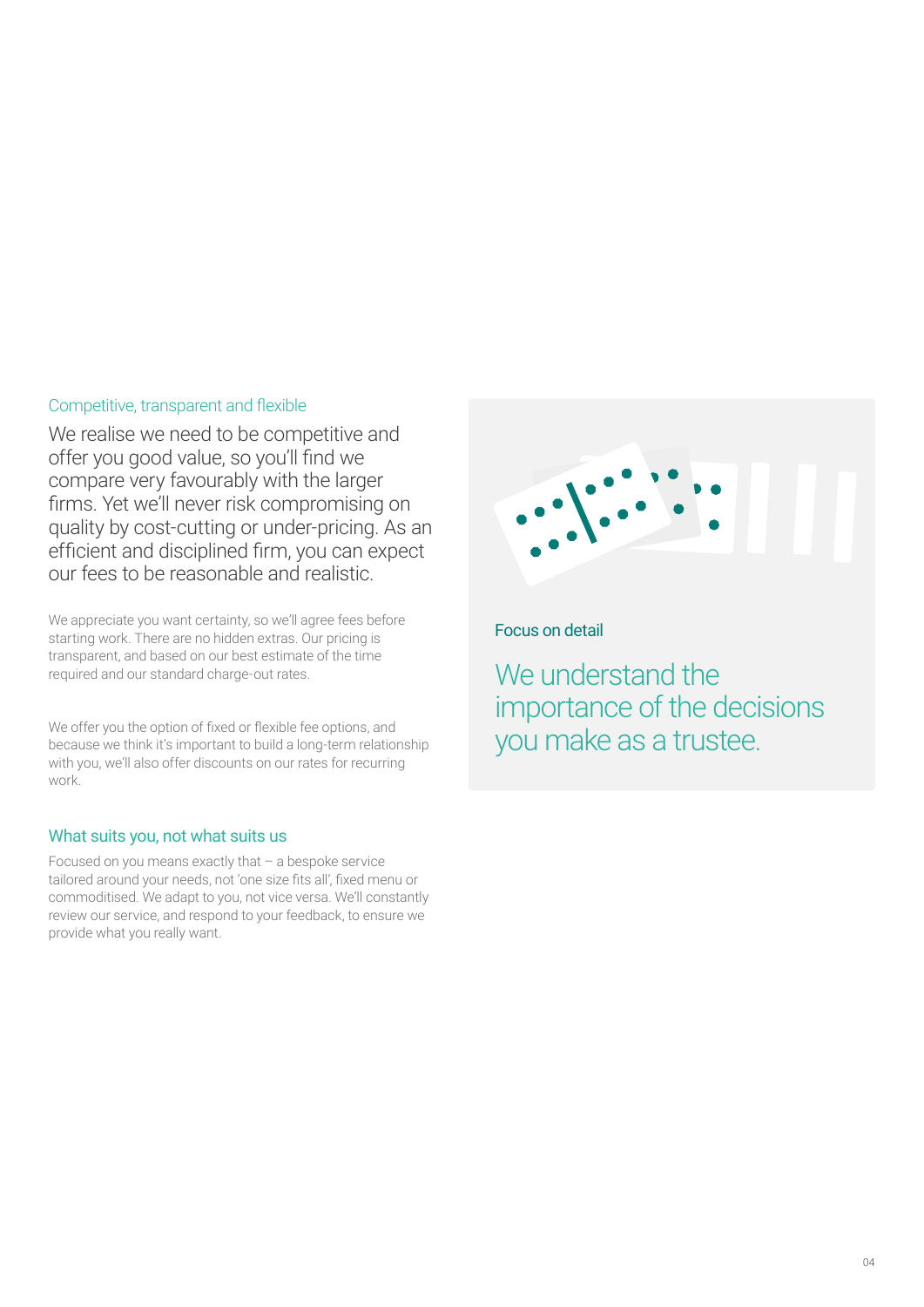# Our services for trustees

We understand the pressures you face: keeping pace with complex investment strategies, liability management, administration challenges, and the seemingly constant legal and regulatory changes. And above all, you have to fulfil your duty to meet pension promises, improve member outcomes and safeguard your members' pension benefits for their retirement.

We aim to ease your burden, by providing precisely the advice and services you need, at exactly the right time.

We'll be accurate and diligent. We'll be proactive, researching and reporting the regulatory, industry and market changes that affect you. Our close involvement with the regulator, industry working parties and other influential bodies gives us up-to-date and invaluable insights, which we'll pass on to you. At the same time, we'll be selective, so you're informed but not overwhelmed.

The overview below shows how we provide that support. It's an extensive list, but not exclusive. The full breadth of Price Bailey's expertise is available to you, and we're always happy to discuss any service that can help achieve your objectives.

#### Governance

- Governance structure and effectiveness reviews
- Trustee skills workshops
- Risk management review and design
- Trustee training (TKU)
- Trustee succession planning
- Forensic accounting services for disputes, litigation and fraud
- Mediation services

#### **Compliance**

- Statutory audit
- Full or bespoke compliance reviews
- AAF certification for Master Trusts (Master Trust Assurance)
- DC governance advice



We look at which services are right for you.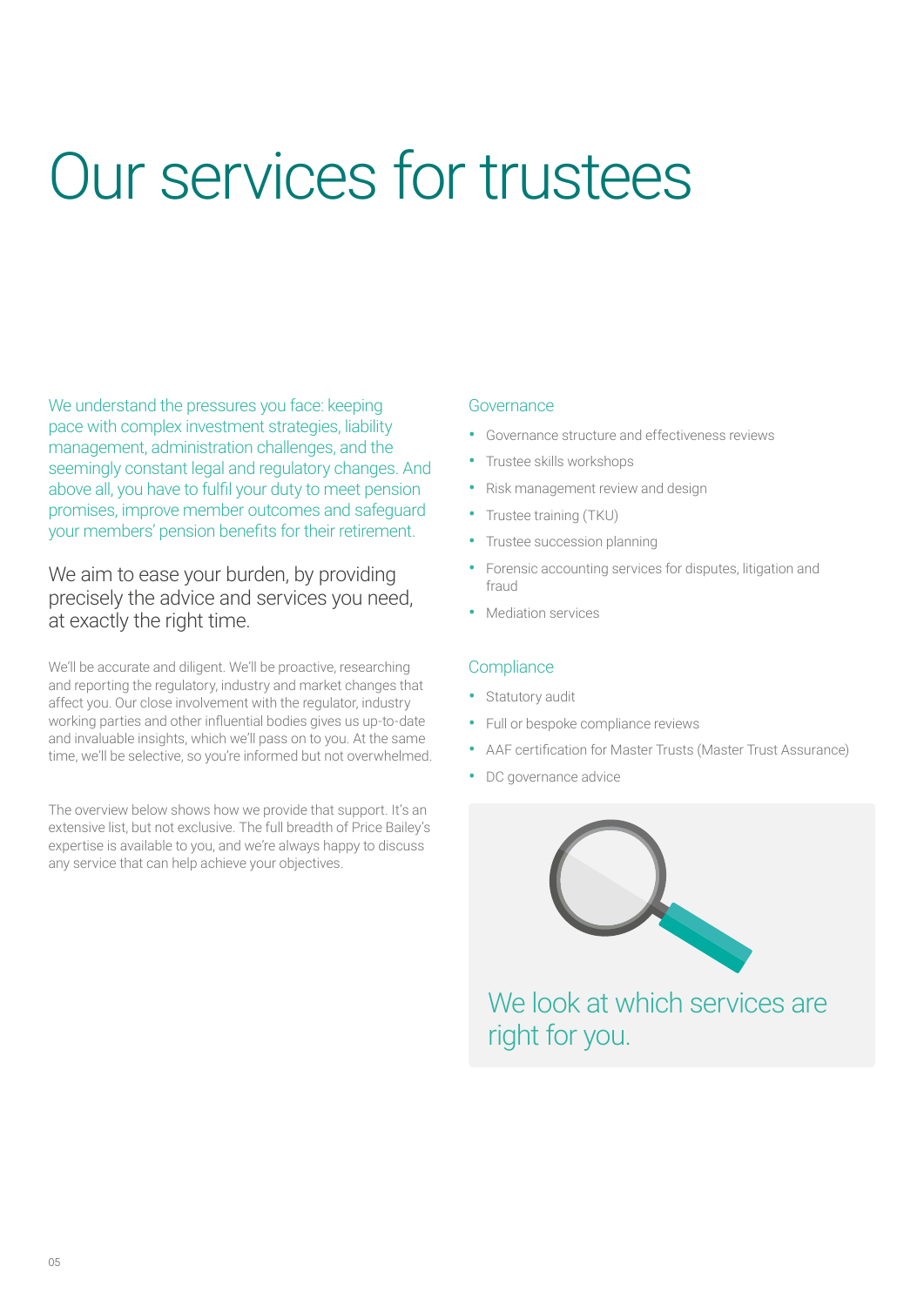#### Finance and administration

- Internal control reviews
- IT due diligence for in-house or provider platforms and software
- IT system consultancy and project management
- Data quality audits
- Outsourcing accounting and finance, company secretarial and pensioner payroll
- Resource provision for fixed term secondments or special projects
- Tax compliance (including VAT) and advisory services including international taxation and assistance with opening new overseas markets
- Communications design services and strategy advice

#### Assets/liabilities

- Investment consultancy
- Investment management
- Treasury management
- **FX** services
- S.179 audits for PPF levy valuations

#### Funding/covenant

- Employer covenant services
- Liability management consultancy
- Captive insurance services e.g. for longevity hedging
- Scheme wind-up services



Guiding you

At Price Bailey we like to keep you informed so you can make the right decisions.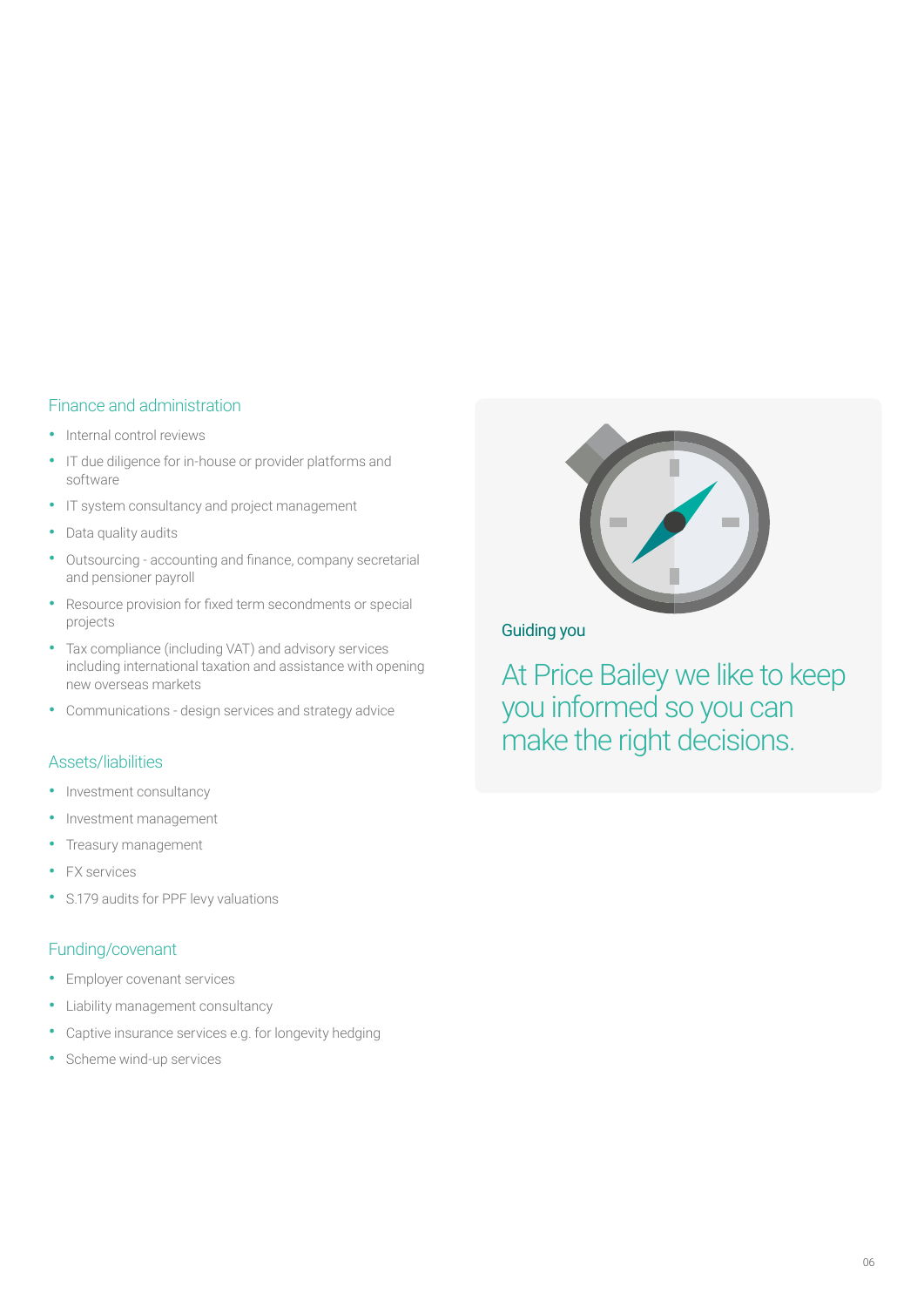We listen and gain a deep understanding of you, your scheme and your objectives. Only then can we provide a solution that is unique to your scheme.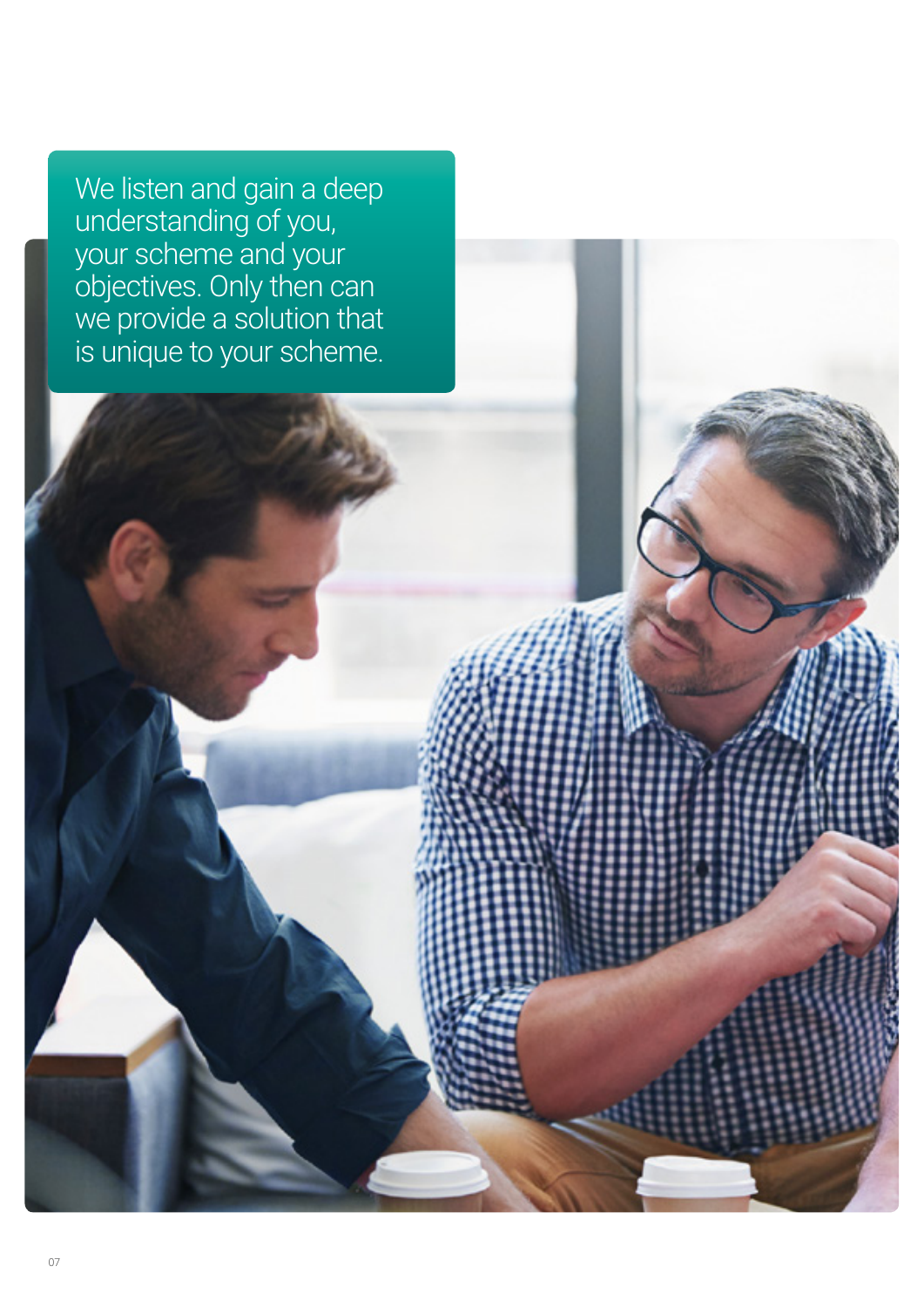# Our commitment to you

### Accessible and consistent

We'll do our utmost to ensure consistency and continuity in your designated team. So you'll be dealing with people who know and understand your pension scheme, responding efficiently and ensuring best value.

We'll give you the office phone, mobile phone and email details for all key members of your Price Bailey team, who'll also be available for face-to-face meetings. If you leave a message, we'll respond within 24 hours (we don't charge for phone calls) and reply to your emails within 48 hours. Of course, these are maximum times, and we'll be in touch sooner whenever possible.

## On brief and on time

We know you're relying on us, so we'll repay your trust by providing a conscientious, accurate and timely service.

We'll agree a clear project timetable with you so you can be confident about progress and deadlines. We'll deliver reports and Board papers five working days before your Board or Sub Committee meeting, unless we've agreed an earlier date.

As well as your designated lead Partner, we might suggest you talk to fellow partners in Price Bailey – if we think you'd find their advice, knowledge and thought leadership helpful.

You might also benefit from other professional firms that share our high standards, for example providing actuarial or legal services. We'll be happy to introduce you to a network of contacts if it's appropriate, but only with your consent and never with any obligation.

## Up to date, and up to standard

Keeping up to date with legal and regulatory changes can be very time-consuming. So we'll do the homework for you, alerting you to anything that affects your scheme and its members.

We'll also send you invites to technical updates and seminars, to help you satisfy the Pension Regulator's Trustee Knowledge and Understanding requirements.

It can be really helpful to share knowledge and opinions, so we encourage you to talk to other Price Bailey clients – for example, at our round table meetings.

Most importantly, we ask for, and will always listen to, your feedback. We want to be sure we achieve and go beyond your expectations, so we take a proactive approach too – continually reviewing our knowledge, skills and service.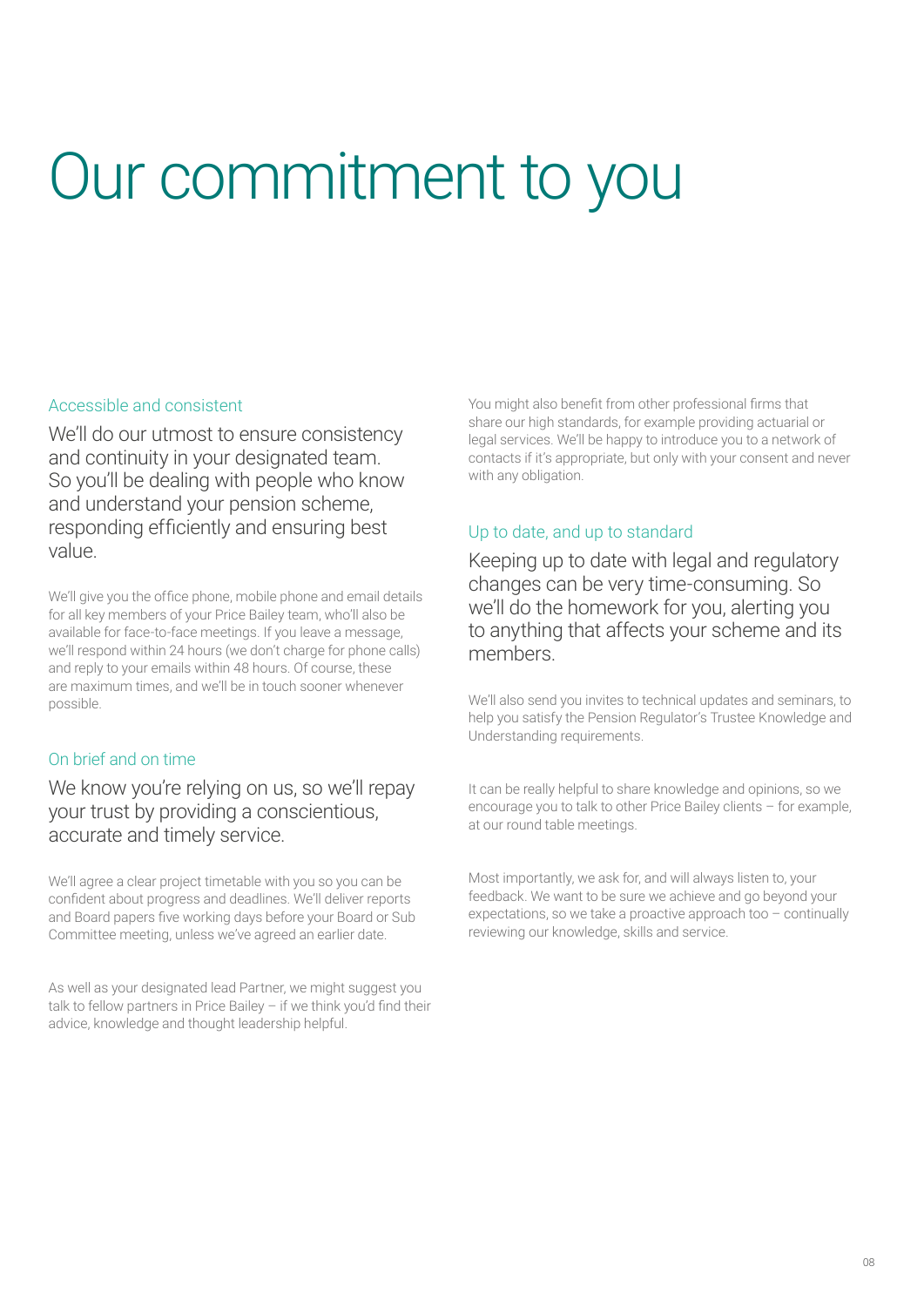# Meeting your needs

We provide an integrated proposition that helps you succeed in meeting your goals and maximising value for money.

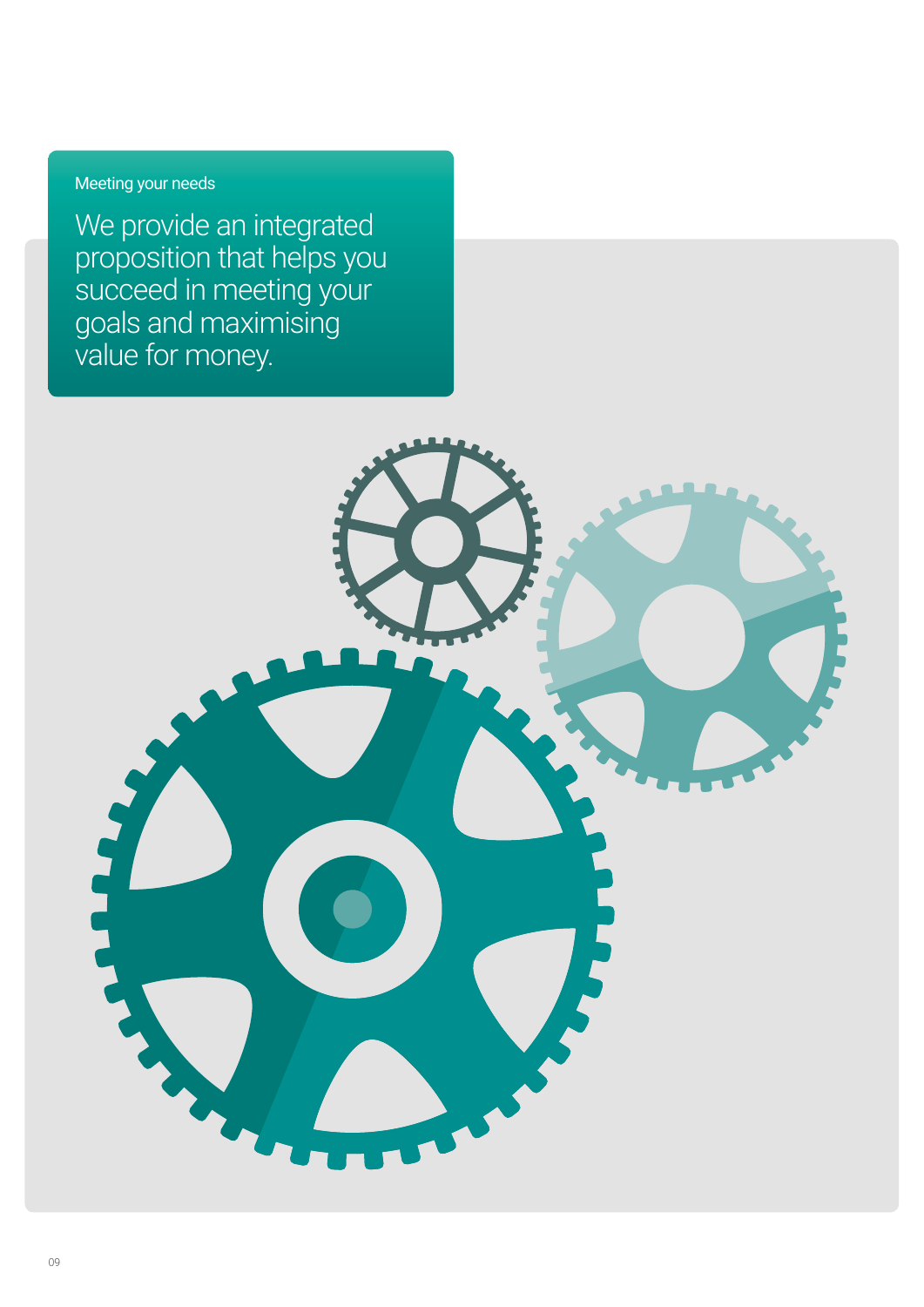# Our specialist Pensions team

Our Partner-led Pensions team draws on a wealth of real-life experience of working for organisations from small company schemes to blue-chip FTSE 100 companies.

The team is headed by Tom Freeman. Previously at Pearson plc, one of the longestestablished FTSE100 companies, he was Head of Finance with responsibilities for governance and other operational activities for their hybrid £3.5bn pension plan. This gave him a thorough understanding of the pressures Trustees face in dealing with complex investment strategies, liability management, administration, legal and regulatory changes.

Within the financial services industry, Tom has also held a strategic finance role supporting the executive team at First Data Corporation, helping to determine their worldwide product strategy, and negotiating joint ventures and strategic alliances. As a fully qualified Chartered Accountant, Tom trained and worked in a Top 10 firm, specialising in financial services for corporates, funds and listed investment vehicles.

Tom is responsible for our delivery of corporate and trustee services to the pensions and financial services sector. He works with our expert teams across the practice to deliver comprehensive, value-added solutions.

He believes involvement in helping to shape pensions policies is invaluable for building knowledge and insight, so he serves on a number of industry working parties and committees to ensure you receive the benefit

# For more information, please contact Tom Freeman.

Tom Freeman Partner

tom.freeman@pricebailey.co.uk +44 (0) 20 7382 7428